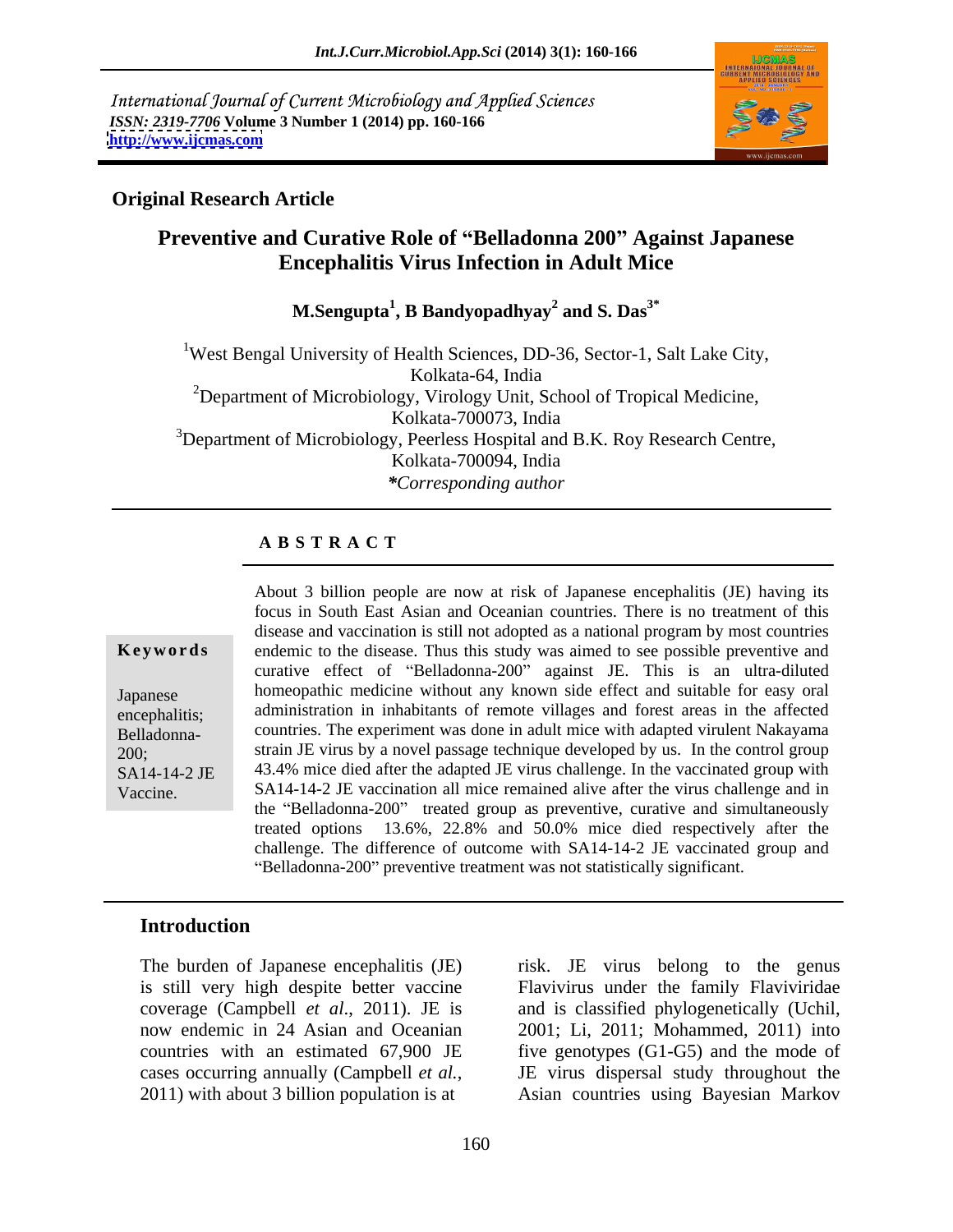Chain Monte Carlo (MCMC) simulations Kolkata, India. The medicine was prepared indicated its potential for introduction into by the company according to standard non-endemic areas ( Gao et al., 2013). JE is a mosquito borne disease with a 20-30% Pharmacopoeia of India (Ministry of case fatality rate and neurologic sequel in Health, Government of India, 1971, 1:1, 7- 30-50% of survivors ((Campbell et al., 2011). The state of JE surveillance and immunization program in 2012, showed **Procurement and storage of Japanese** that there was no immunization program **Encephalitis Vaccine** in 12 out of 24 countries and national program was present only in five countries The Japanese Encephalitis Live attenuated among them. Again different types of Vaccine; (SA14-14-2) was kindly gifted vaccinations were used in different countries, thus in that study, live Government. of West Bengal, India which attenuated SA 14-14-2 JE vaccine (LAV) was maintained as per manufacturer s was used in five countries, inactivated instructions. The Government of West mouse brain- derived JE vaccine (MB) Bengal (a state in India) originally was used in six countries and inactivated received the vaccine from Govt. of India Vero cell culture derived JE vaccine (VC) (Lot no-200811CO57-4) manufactured by was used in two countries. In China they Chengdu Institute of Biological Products, used both LAV and VC. Thus it is a long way to improve awareness of JE disease and implementation of a national JE vaccine program in all the endemic countries. In our previous studies In this experiment, adult Swiss albino (Bandyopadhyay, 2010; Bandyopadhyay, 2011), we observed that simple getting permission from the Ethical homeopathic medicines like "Belladonna Committee of the Institute and maintained 200" could prevent JE virus infection in in the mice colony of the School of Swiss albino mice and in chorio-allantoic Tropical Medicine, Kolkata. In this membrane of chick. Thus in this study we experiment the virulent Nakayama strain compared preventive efficacy of this medicine with LAV in experimental JE GenBank accession no. EF571853, virus infection in adult Swiss albino mice along with a preliminary observation on this medicine's curative role also against **Adult mice adaptation and inoculations** JE. Chain Monte Cate (MCNC) simulations. The medicine was required to the medicine was prepared to the medicine was Coloo et al., 2013). Its precedure summation in the<br>medicine are selected in the medicine was considered in t

In this study we used "Belladonna 200" which was procured directly from reputed homeopathic drug company, Hahnemann procedures mentioned in Homeopathic 16, 72).

# **Encephalitis Vaccine**

the State District Hospital, received the vaccine from Govt. of India Chengdu, China.

### **The adult mice**

mice (Webster strain) were used after (Source human, year 1935, location Japan, GenBank accession no. EF571853, Genotype III) was used.

**Materials and Methods** on JE virus infection in adult mice, the **The Medicine "Belladonna 200"** mainly for preventive aspect study as all To study the effect of "Belladonna 200" experimental model was redesigned previous experiments were mainly done on suckling mice which succumb within 72- 96 hrs and immune-conversion is not possible in suckling mice within this short period of time. However, the real problem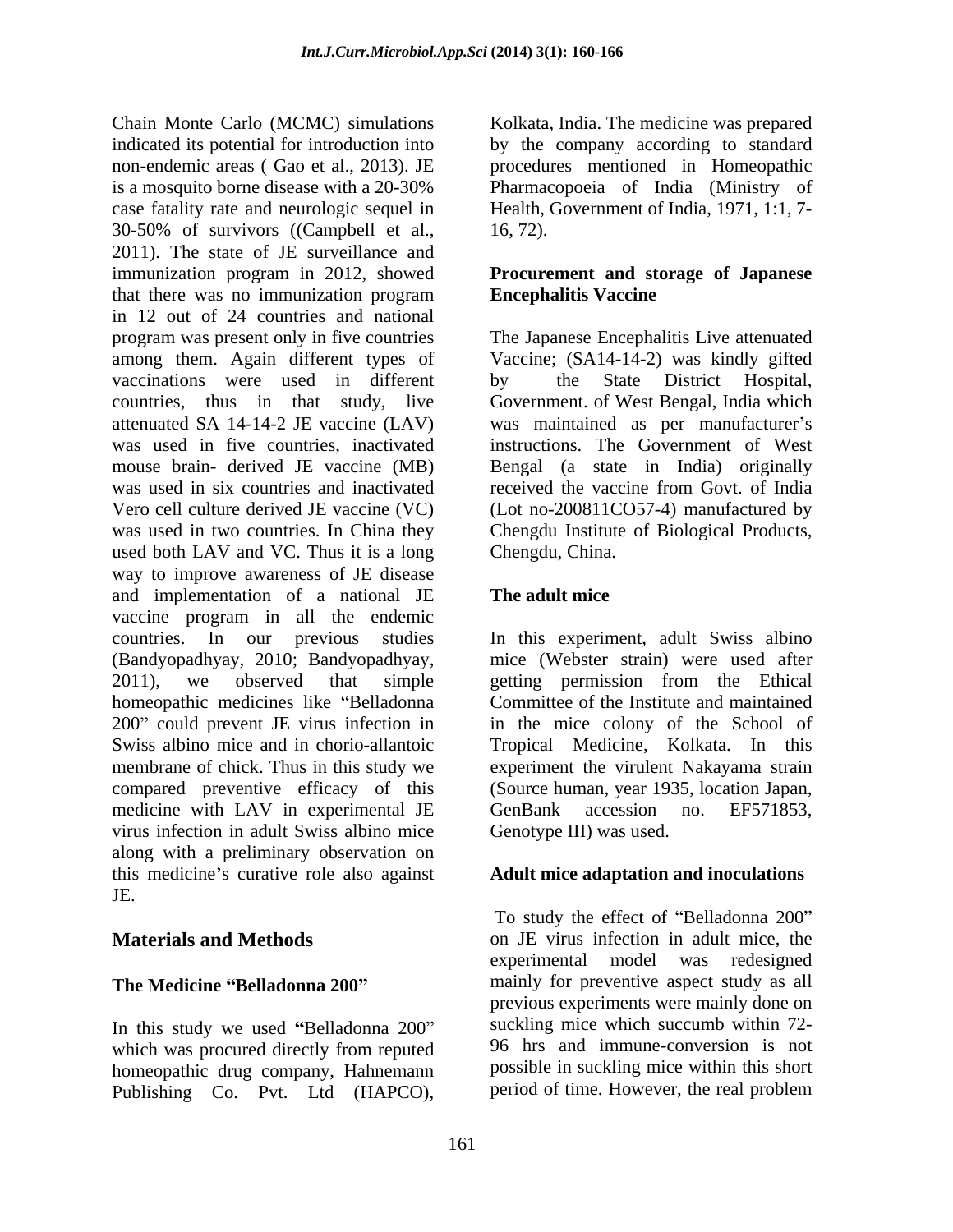was the virus from infected suckling mice **Experimental Group** brain does not affect the adult mice when inoculated intracerebrally probably due to absence of receptors, thickening of the skull bone of adult mice etc. Thus initially Randomly selected adult mice (6 in we established the JE virus infection by gradual passage inoculation of the virus in which every mouse was orally fed with obtained from infected suckling mice brain  $0.06 \text{ mL of }$  "Belladonna 200" for 7 days. in the adult mice (6 -8 wks). The virus was The mice were challenged with LD50 (as consecutively passaged three times in mice and the virus suspension was prepared (intra-cranially) after 21 days of the first from the third stage which was designated dose of administration of homoeopathic as the  $10^{-1}$  stock suspension. For medicine. determination of a 50% lethal dose  $(LD_{50})$ , several lots of mice (6 to 8 wks age) were injected intracerebrally with dilutions of<br>the stock suspension from  $10^{-1}$  to  $10^{-9}$ . the stock suspension from  $10^{-1}$  to  $10^{-9}$ . Randomly selected in-bred adult mice (6 the stock suspension from  $10^{-1}$  to  $10^{-9}$ . Randomly selected in-bred adult mice (6 All the inoculated mice were observed in number) in each lot) were initially daily, their survival capacity was noted treated with two intra peritoneal doses of and following this  $LD_{50}$  value was 0.03 ml of SA 14-14-2 JE vaccine on 0 calculated by the standard method and 7days. These mice were subsequently (Bonamin and Endler, 2010; Berdai *et al.,* challenged intra-cerebrally with LD50 2012). dose (as determined initially) of the JE

After completing inoculations each mouse of vaccine. was returned to the cage and was properly labeled and kept in the rack. Mice showing severe disease signs or those that died

orally fed with the medicine nor were they curative purposes was derived from the of LD50 dose (as determined initially) of

### **Experimental Group**

### **Group 1 (Preventive aspect)**

number in each lot) were taken from litters determined initially) JE virus suspension medicine.

### **Group II (Vaccinated group)**

in number) in each lot) were initially 0.03 ml of SA 14-14-2 JE vaccine on 0 virus suspension after 21 days of first dose of vaccine.

### **Group III (Curative aspect)**

within 2 h of observation were immersed Randomly selected in-bred adult mice (6 in a closed vessel containing chloroform and later discarded according to statutory challenged intra-cerebrally with LD 50 guidelines for Biomedical Waste dose (as determined initially) of the JE management. virus suspension. These mice were **Experimental design** day 3 p.i. when mice showed signs of **Control Group control Group of 70 microl of Belledonna 200 at an** In control experiment, litters were not of Belladonna 200, administered for vaccinated. These mice were only references of Boenninghausen C.V (1843 challenged with intra-cerebral inoculation 1863), Boerick G (1960) and Farrington H JE virus. (commercially obtained Bell 200) was in number in each lot ) were initially observed daily for signs of sickness. On sickness, they were treated with two doses interval of one hour. The dose and dilution curative purposes was derived from the (1921). 60 microl of the medicine diluted with 10 microl of distilled water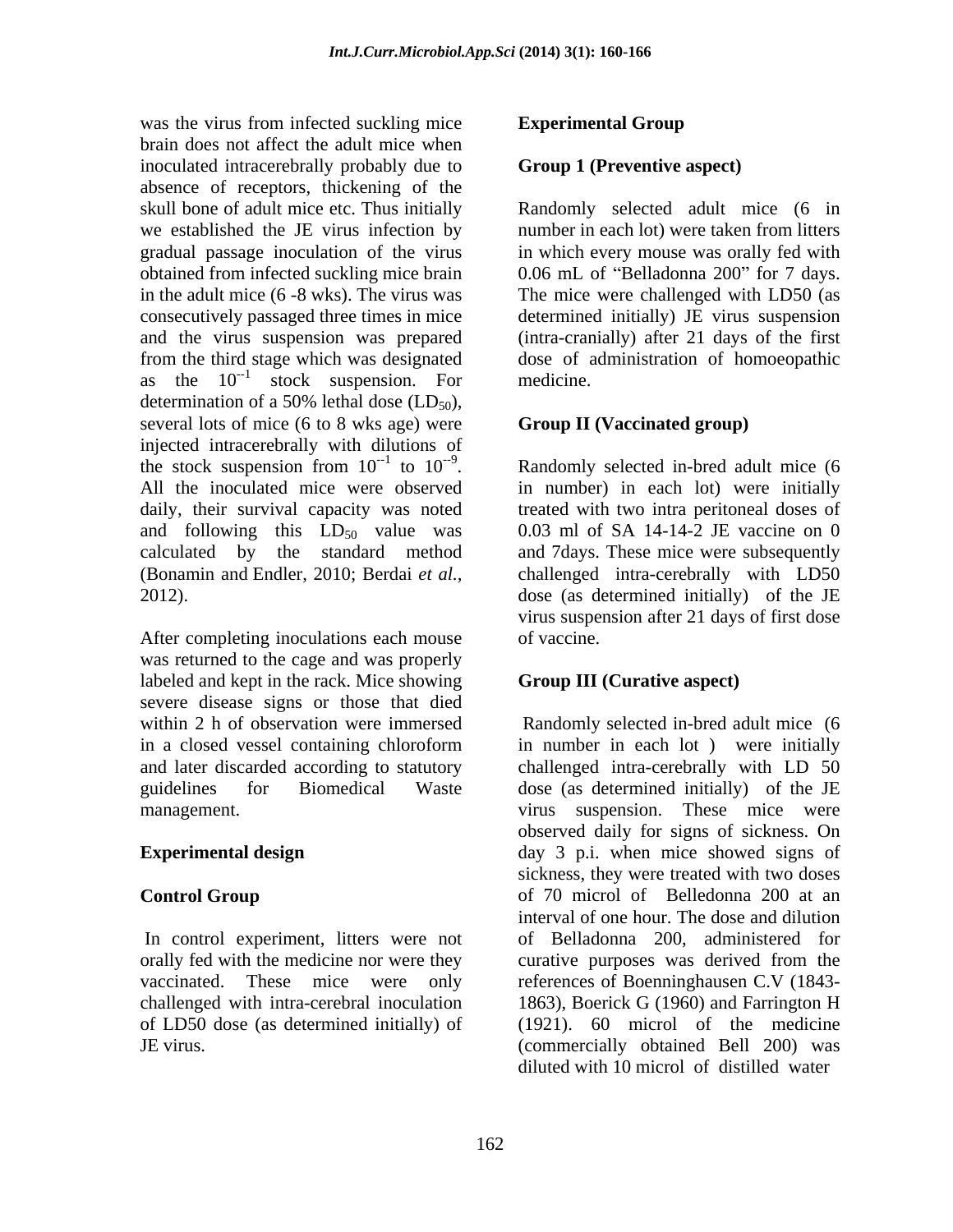and was shaken for 1 minute (Bradford thus prepared, was administered orally as a single dose to the JE infected mice. This was followed by a second similar dose, 1 experiment. In the "Belladonna-200" sick mice (at one hour interval) and they 1), curative aspect (Table2) or

Randomly selected in-bred adult mice (6 in numbers in each lot) were initially

tremors and muscular spasms, ataxia, and hind-limb paralysis followed by death no statistically significant difference within a few hours. Those mice that died<br>between the control group and<br>within the first 24 h were considered as<br>simultaneously treated group and the same infected brain (adult adapted) suspension 200" treated group. required for  $LD_{50}$  determination and<br>standardization, the infected brains were and in simultaneous treatment method

were neither vaccinated nor treated with

1921). 70 microl of the diluted medicine, the JE virus challenge. An overwhelming hr later. Thus only 2 doses of diluted group in which the experimental mice Belladonna 200 were administered to the were treated in a preventive aspect (Table were observed for a further period of 30 simultaneously treated (Table 3) with the days. virus inoculation the percentages of dead **Group IV (Simultaneously treated)** respectively. In statistical analysis  $\chi$ 2 test challenged intra-cerebrally with LD 50  $\qquad 200$ " group was 16.79. Both the  $\chi$ 2 test dose (as determined initially) of the JE values were significant at 0.0005 level, virus suspension. These mice were then while the differences of the  $\chi^2$  test value in immediately treated with two doses of 70 between the vaccinated group and the microl of Belledonna 200 at an interval of "Belladonna-200" preventive group was one hour. The dose and preparation of the not statistically significant. Similarly if medicine is as mentioned in Group III. We look into the  $\chi^2$  test value in the All the mice were observed daily after not so significant between the control and inoculation and every four hours after the  $\qquad$  experimental group (the  $\chi$ 2 test value only onset of clinical signs. Clinical signs of the 3.60) and when we compare such values disease in mice were refusal to feeds, between belladonna treated group with became disarranged in the nest, showed vaccine treated group the  $\chi$ <sup>2</sup> test value is within the first 24 h were considered as simultaneously treated group and the same non-specific deaths. For preparation of is true for the simultaneously "Belladonna-Belladonna-200" 43.4% mice died after result was obtained in the vaccinated group in which no mice died in the experiment. In the "Belladonna-200" 1), curative aspect (Table2) or mice were 13.6%, 22.8% and 50.0% value in between the control group results and the vaccinated group results was 22.19 and the similar value for the "Belladonnacurative group (Table 2), the difference is alsos not statistically significant. There is no statistically significant difference between the control group and 200" treated group.

Atropa Belladonna extract from which collected close to the time of death. In ultradiluted "Belladonna-200" is prepared curative treatment "Belladonna-200" was contains many bioactive chemicals like given in 3 days post JE virus inoculation hyoscyamine, atropine, hyoscine, apo- Belladonna-200" was administered bellaradine and cuscohygrine. There are simultaneously with virus inoculation. also flavonoids; minerals like iron, copper, **Results and Discussion and Signal Associates** different biological activities. As In the control group in which the mice extract it is very difficult to predict which *Atropa Belladonna* extract from which atropine(atro-pamine), cobalt, manganese which have also different biological activities. As "Belladonna-200" is prepared from crude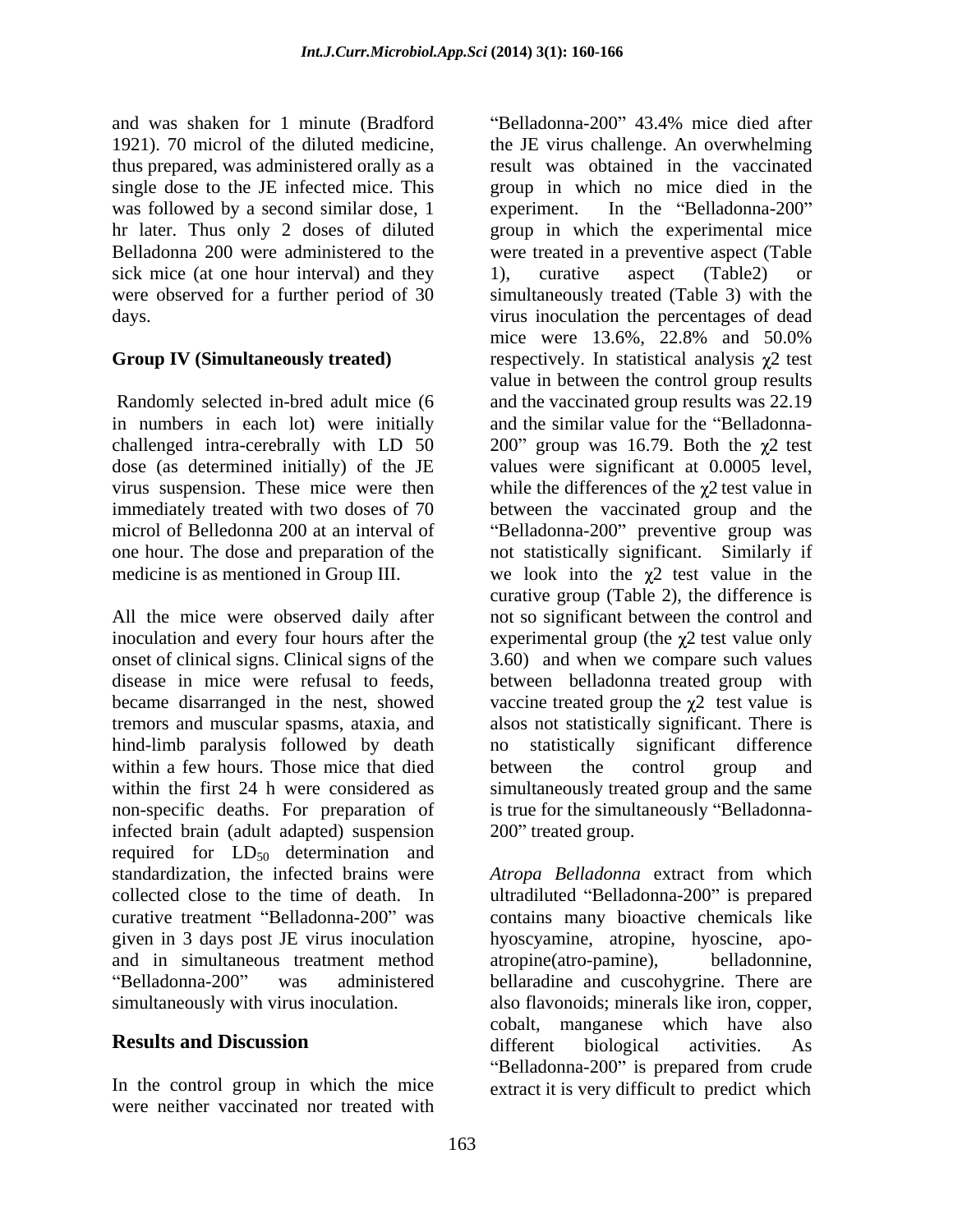**Table.1** Shows the survival and death rate of JE infected adult mice (6 wks old) in preventive treatment with "Belladonna-200" for 7 days and compared with the control group and the vaccinated group.

| Group            | <b>fotal no. of</b> | Number of                                    | Number of         |
|------------------|---------------------|----------------------------------------------|-------------------|
|                  | inoculated mice     | <b>survived mice</b> $(\frac{6}{2})^{\circ}$ | died mice $(\% )$ |
| Control          |                     | 12(59.15%)                                   | 29 (40.84%)       |
| Vaccinated       |                     | 42(100%)                                     | $00(00.0\%)$      |
| "Belladonna-200" |                     | 51(86.4%)                                    | $08(13.6\%)$      |

**Table.2** Shows the survival and death rate of JE infected adult mice (6 wks old) in curative treatment (3 days post JE virus inoculation) with "Belladonna-200" and compared with control group and vaccinated group.

| Group                          | Total no. of    | Number of                   | Number of         |
|--------------------------------|-----------------|-----------------------------|-------------------|
|                                | inoculated mice | survived mice $\frac{6}{6}$ | died mice $(\% )$ |
| Control                        |                 | $19(52.77\%)$               | $17(47.22\% )$    |
| Belladonna-200"<br>$(1)$ $(1)$ |                 | (772.20)<br>2017 Z.ZYO      | $10(22.8\%)$      |

**Table.3** Shows the survival and death rate of JE infected adult mice (6 wks old) in simultaneous treatment with "Belladonna-200" and compared with control group and vaccinated group.

| Group            | l'otal no. of   | Number of             | Number of died |
|------------------|-----------------|-----------------------|----------------|
|                  | inoculated mice | survived mice $(\% )$ | mice $(\% )$   |
| Control          |                 | $07(58.33\%)$         | $05(41.66\%)$  |
| Vaccinated       |                 | 01(16.66%)            | 05(83.33%)     |
| "Belladonna-200" |                 | $03(50.0\%)$          | $03(50.0\%)$   |

is the key anti JE component of this impervious by this highly infectious preparation. The whole plant is used for the preparation of homeopathic drug pharmacopeia of India (HPI). Records of activities of homeopathic preparation of Belladonna has a long past record as back medicine on thousands of patients during as seventeenth and eighteenth centuries. Thus it showed a good prophylactic power in an epidemic of highly infectious scarlet fever in Konigslutter during summer of above-mentioned Hahnemann's protocol 1799 when investigated by Dr.Samuel for preventing the scarlet fever. According Hahnemann, a renowned German to writings of Dr. Dudgeon (1820-1904), Physician and medical scientist 10 conventional physicians used (Hahnemann, 1801). When he observed that all the children who took a very small and only 123 (7.4%) were affected. These dose of Belladonna in time remained excellent results of Belladonna revealed its

disease.

Belladonna-200" as per Homeopathic Later this finding was further strengthened by the works of Bloch, Cramer, Velson, Behr and others who administered this epidemics.

> Many physicians at that time adopted the 10 conventional physicians used prophylactic Belladonna on 1646 children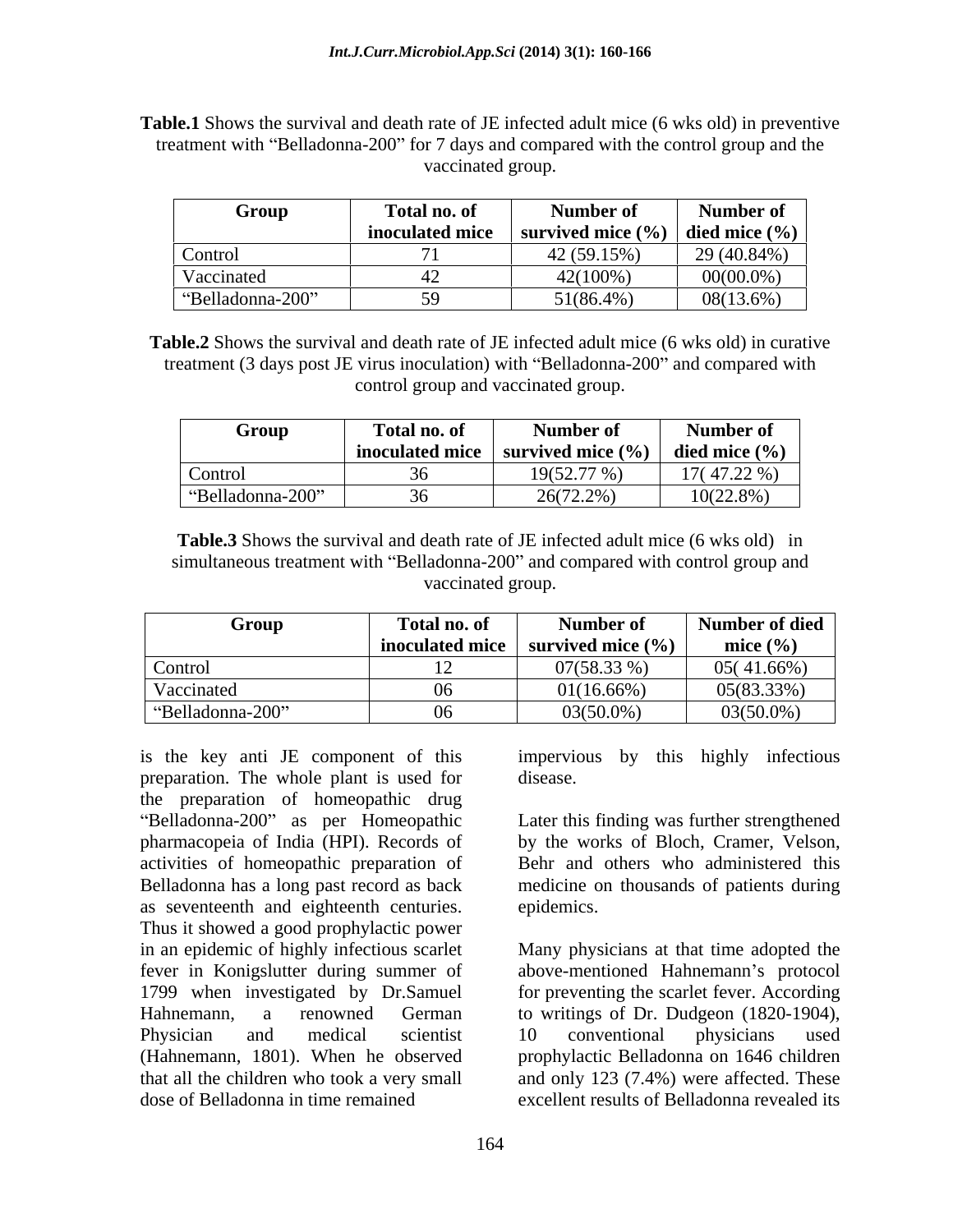effectiveness in scarlet fever epidemic when the rate of infection was 90% at that

According to Homeopathic pharmacopeia, Belladonna is a very useful remedy in almost any cause (Hughes 1886).It is also indicated in homeopathic practice for **Encephalitis** Virus Infection inflammation and congestion with extreme<br>International and Lournal of burning heat, redness and throbbing in the affected regions. 252-257.

The results of this study indicated a good<br>Harandou M .2012.'Atropa belladonna preventive role of "Belladonna-200" against JE comparable to the preventive action of SA 14-14-2 JE vaccine. This Bonamin, L.V. Endler, P.C. 2010. study results strengthen the possibility of 'Animal models for studying effective use of this medicine to prevent homeopathy and high dilutions:

We are grateful to the Registrar of West Bengal University of Health Sciences to accept this PhD research proposal. We are also grateful to the Directors, School of Tropical Medicine, Kolkata for their kind permission to do this work in School of  $6(2)$ : 24-28. Tropical Medicine, Kolkata, India. We are Campbell GL, Hills SL, Fischer M, grateful to the Dr. D.S. Bhar, Director, HAPCO, Kolkata for kind supply of Homeopathic medicines used for the research purpose in this study. We are also thankful to our technical personnel and other staff of Virology unit who cordially helped us in our daily research activities. We sincerely acknowledge Dr. Rathin Chakraborty, Member, Scientific Advisory Committee, CCRH, Government virus (Genotype 1) diversity from of India, for his continuous cooperation in this research. We are grateful to Prof P. N. Gupta, Prof. Ranjit Mukherjee, Prof. S. K. Mohiuddin and Prof. Nemai Bhattacharya Gao X, Liu H, Wang H, Fu S, Guo Z, for their invaluable guidance in this study.

## **References**

- time (Dudgeon 1853). Bandyopadhyay B, Das S, Sengupta M, arterial congestion of the brain from 200" Fed Mothers Evade Virulent Saha C, Bhattacharya N, Raveendar C, Chakravarty R, Ray K and Nayak C, 2011.Suckling Mice of "Belladonna" Nakayama Strain Japanese Encephalitis Virus Infection International Journal of Microbiological Research, 2011, 2 (3): 252-257.
	- Berdai MA, Labib S, Chetouani K, Harandou M .2012. Atropa belladonna intoxication: a case report'. Pan Afr Med J . 11: 72.
- JE in all endemic areas. Conceptual critical review': Bonamin, L.V, Endler, P.C. 2010. Animal models for studying homeopathy and high dilutions: Conceptual critical review';
- **Acknowledgement** Bandyopadhyay B, Das S, Sengupta M Homeopathy, Volume 99(1) p- 37-50. Bandyopadhyay B, Das S, Sengupta <sup>M</sup> ,Saha C,, Das K C, Sarkar D and Nayak C, 2010. Decreased intensity of Japanese encephalitis virus infection in chick chorioallantoic membrane under influence of ultradiluted belladonna extract. American J.Infectious Dis., 6(2): 24-28.
	- Campbell GL, Hills SL, Fischer M , Jacobson JA, Hoke CH, Hornbach JM, Marfinn AA,
	- Dudgeon R.E . 2002. Lectures on the Theory and Practice of Homeopathy, 1853, p.541,2. Republished by B. Jain Publishers, New Dehli. Gao X, Liu H, Wang H, Fu S, Guo Z, Liang G. 2013. Southernmost Asia is the source of Japanese encephalitis virus (Genotype 1) diversity from which the viruses disperse and evolve throughout Asia. PLOS Neglected Tropical Diseases. 7(9), e2459.
	- Liang G. Southernmost Asia is the source of Japanese encephalitis virus